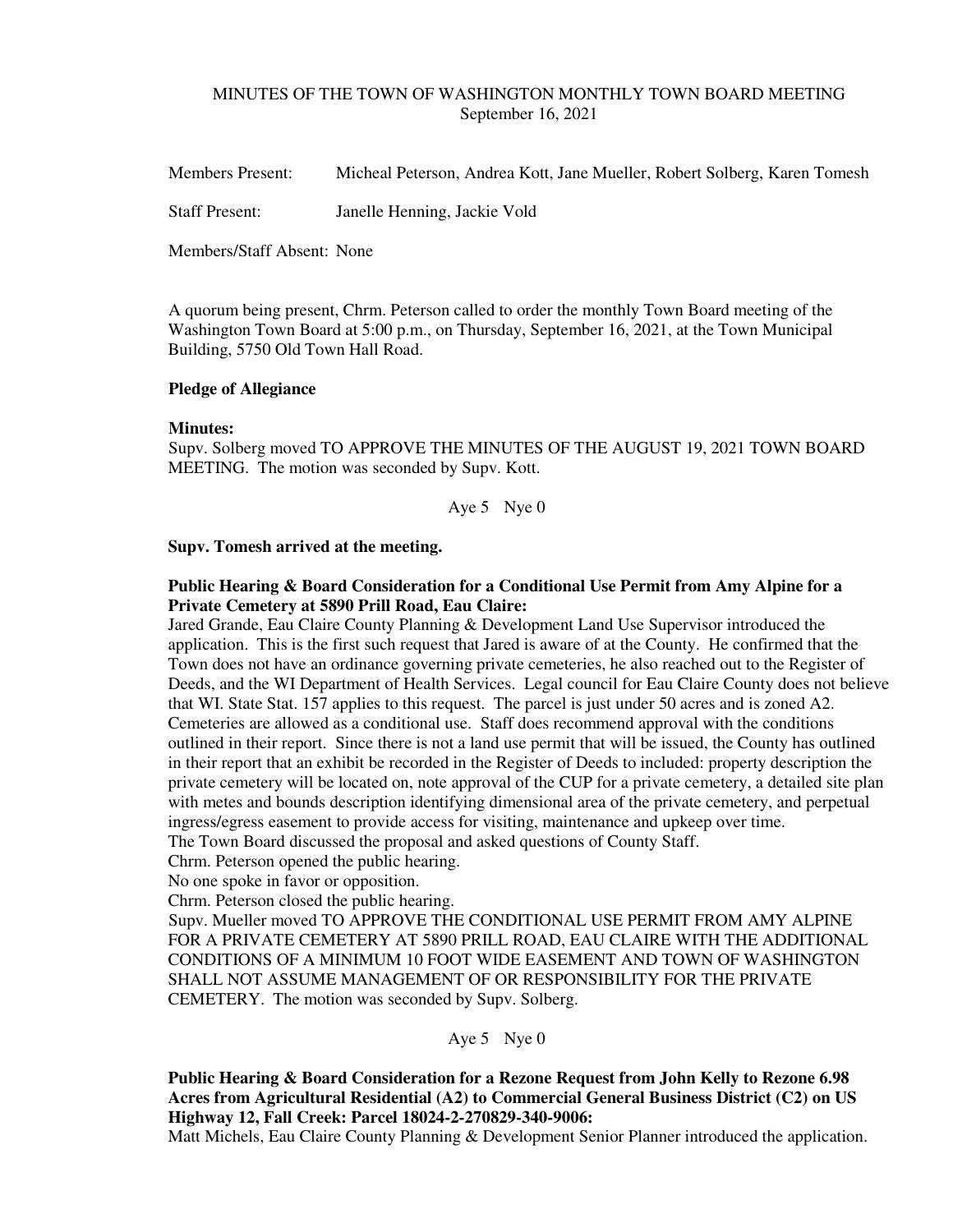The property is east of Chippewa Valley Growers which is also owned by the applicant. The property is 6.98 acres; the WI Department of Transportation will not allow an additional access from Highway 12. The access would be from Prill Road from the west where right-of-way would be dedicated. The areas to the east, west, and north are all C3 Highway Business Districts. The area to the south is C2 Commercial. This request is consistent with the existing surrounding zoning and with the Future Land Use Map. The concept CSM was reviewed showing four commercial lots and an outlot. The County does recommend approval with the conditions outlined in their Staff Report. The Town Board discussed the proposal.

Jeremy Skaw with Real Land Surveying stated the access off Prill Road would be a public road. John Kelly asked if the road could be delayed on meeting Town specs until lots were sold and/or developed.

The Town requires roads to be developed to Town specs before any lots are made available. Chrm. Peterson opened the public hearing. No one spoke in favor or opposition to the proposal. Chrm. Peterson closed the public hearing.

Town Board members discussed the proposal and made comments regarding the proposal. Supv. Tomesh moved TO APPROVE THE REZONE REQUEST FROM JOHN KELLY TO REZONE 6.98 ACRES FROM A2 (AGRICULTURAL RESIDENTIAL) TO C2 (COMMERCIAL GENERAL BUSINESS DISTRICT) ON US HIGHWAY 12, FALL CREEK: PARCEL 18024-2-270829-340-9006 WITH THE OUTLOT CURRENTLY KNOWN AS OUTLOT 2 TO BE REZONED TO C3 INSTEAD OF C2 AND IT WILL BE SHOWN ON THE REVISED SITE PLAN The motion was seconded by Supv. Solberg.

Aye 5 Nye 0

### **The August 2021 Financial Statement was reviewed.**

#### **Checks:**

Supv. Tomesh moved TO APPROVE CHECKS 029354 THROUGH #EP09212 FOR \$79,784.16. The motion was seconded by Supv. Kott.

Aye 5 Nye 0

### **Licenses:**

Supv. Mueller moved TO APPROVE THE BARTENDER LICENSES FOR VON VELEZ, BRADLEY R. GRUNEWALD, DOMINIC M. COLONNA, ASHLEY L. FERGUSON, SAMANTHA M. BIBBS, AND MARY M. LADISA. The motion was seconded by Supv. Solberg.

Aye 5 Nye 0

### **2022 Budget Schedule:**

Admin. Henning reviewed the budget time line with the Board.

### **2022 Salaries and Benefits:**

Admin. Henning reviewed the handout given to the Board regarding information for 2022 benefits and salaries including insurance, salaries, WRS, life  $\&$  disability insurance. This year there are two plans is in the Tier 1 category in Eau Claire County; last year there was only one Tier 1 plan. A municipality can contribute a maximum of 88% toward the health plan; the Administrator proposed a 85% contribution to lessen the increase to the Town and the employees portion would remain stable. Admin. Henning proposed an overall 2% increase in salary accounts that the administrator would distribute based on employee evaluation. Dental insurance offered at 100% covered by the employee. Supv. Solberg moved TO APPROVE AN INCREASE IN SALARIES FOR ALL EMPLOYEES BY \$10,500.00 AND THE PERCENTAGE IS DISTRIBUTED TO EMPLOYEES BASED ON PERFORMANCE BY ADMIN. HENNING'S RECOMMENDATION. The motion was seconded by Supv. Tomesh.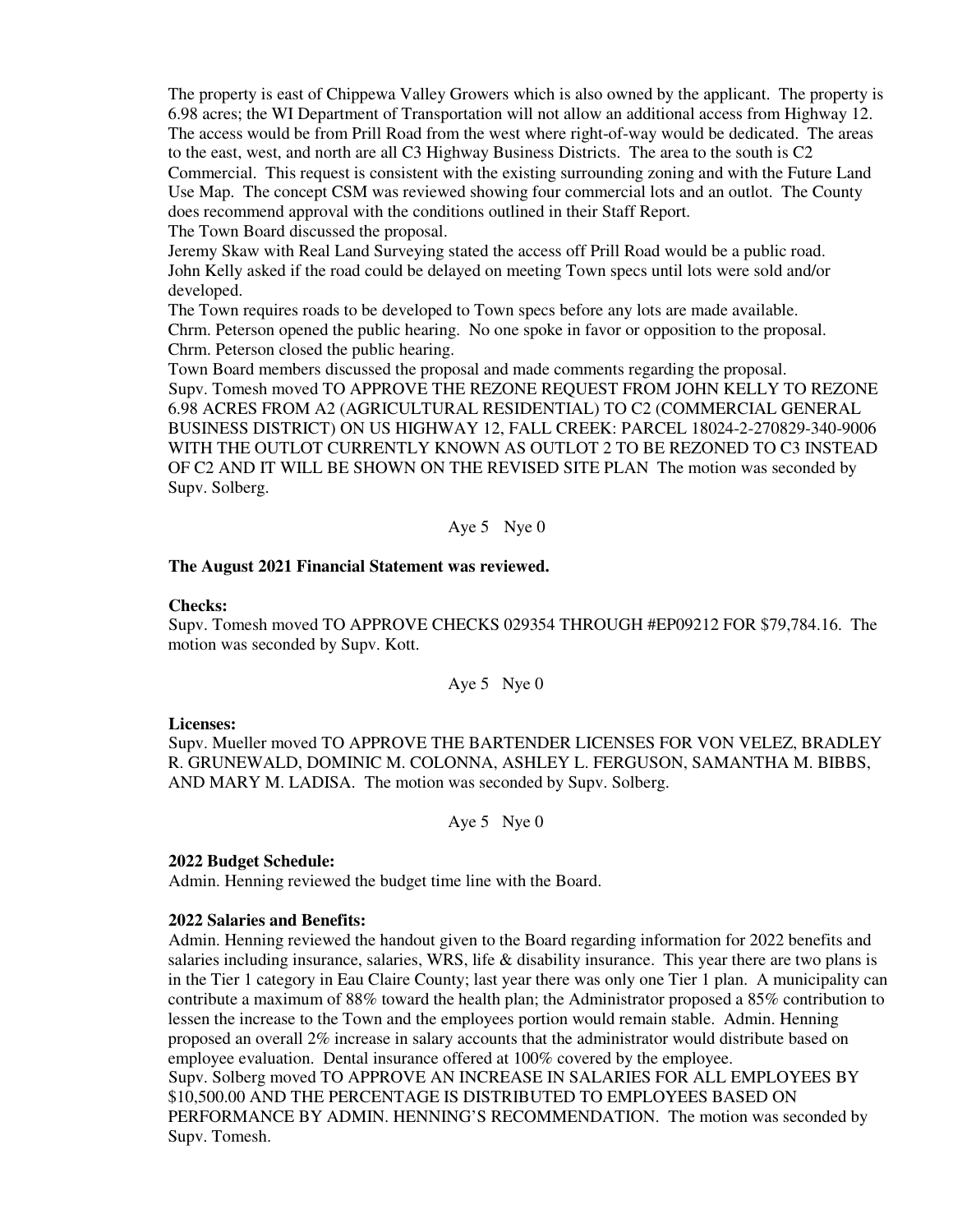### Aye 5 Nye 0

Supv. Kott move TOP APPROVE THE BENEFIT PLAN AS PRESENTED (SEE ATTACHED). THE TOWN TO PAY 85% OF THE TIER 1 QUALFIED PLAN AVERAGE PREMIUM FOR HEALTH INSURANCE, WISCONSIN RETIREMENT, LIFE & DISABILITY INSURANCE AND DENTAL INSURANCE OFFERED AT 100% COVERED BY THE EMPLOYEE. The motion was seconded by Supv. Solberg.

### Aye 5 Nye 0

### **2022 Road Project Draft:**

Admin. Henning reviewed the preliminary draft of potential 2022 road projects. Potential reconstructed roads include a portion of Mueller Road (Hillview to CTH D), Corydon Road, Larchmont Road, and Glen Way. A list of roads for potential maintenance work was reviewed as well.

### **Administrator's Report:**

The meeting room projector is not repairable. It can be replaced in kind for \$3,000.00; however that unit is obsolete and parts are unavailable. Meeting with Speed of Sound next week to discuss options and possibly going to a wireless connection.

The  $2<sup>nd</sup>$  layer of asphalt on S. Lowes Creek and stripping of the centerline are the last remaining 2021 road project to be completed.

Shouldering is being done on Watt and Schultz.

The ditch mower is being repaired and mowing will resume next week.

Cemetery rules and regulations for Rest Haven Cemetery are being updated and will come before the Board in October.

Special edition newsletter went out last week to Town residents covering wind energy, broadband and ARPA funds.

Reached out to Atty. Shaumberg from the Osseo area; he provided a number of reference materials regarding wind energy.

ARPA funds uses are limited: administration of the program, public health, broadband, and roads. In regards to public health and space requirements, met with Bill Boettcher regarding expanding the meeting room out 30 feet; a concept drawing will be provided to the Board in October.

Preparing for the budget and a five year capital improvement plan.

Letter from City of Altoona to Town residents along Highway 12 regarding their annexation efforts.

#### **Chairman's Report:**

Discussion regarding looking for an attorney for the Town.

### **Supervisor's Report:**

Supv. Kott asked about Town email addresses for Board Members.

# **Citizens Input:**

None

# **Future Zoning Requests:**

Potential five lot plat for Trilogy. Vista Court rezone.

**Items for Next Meeting's Agenda:**  None

### **Adjournment:**

Supv. Solberg moved TO ADJOURN. The meeting adjourned at 6:23 p.m.